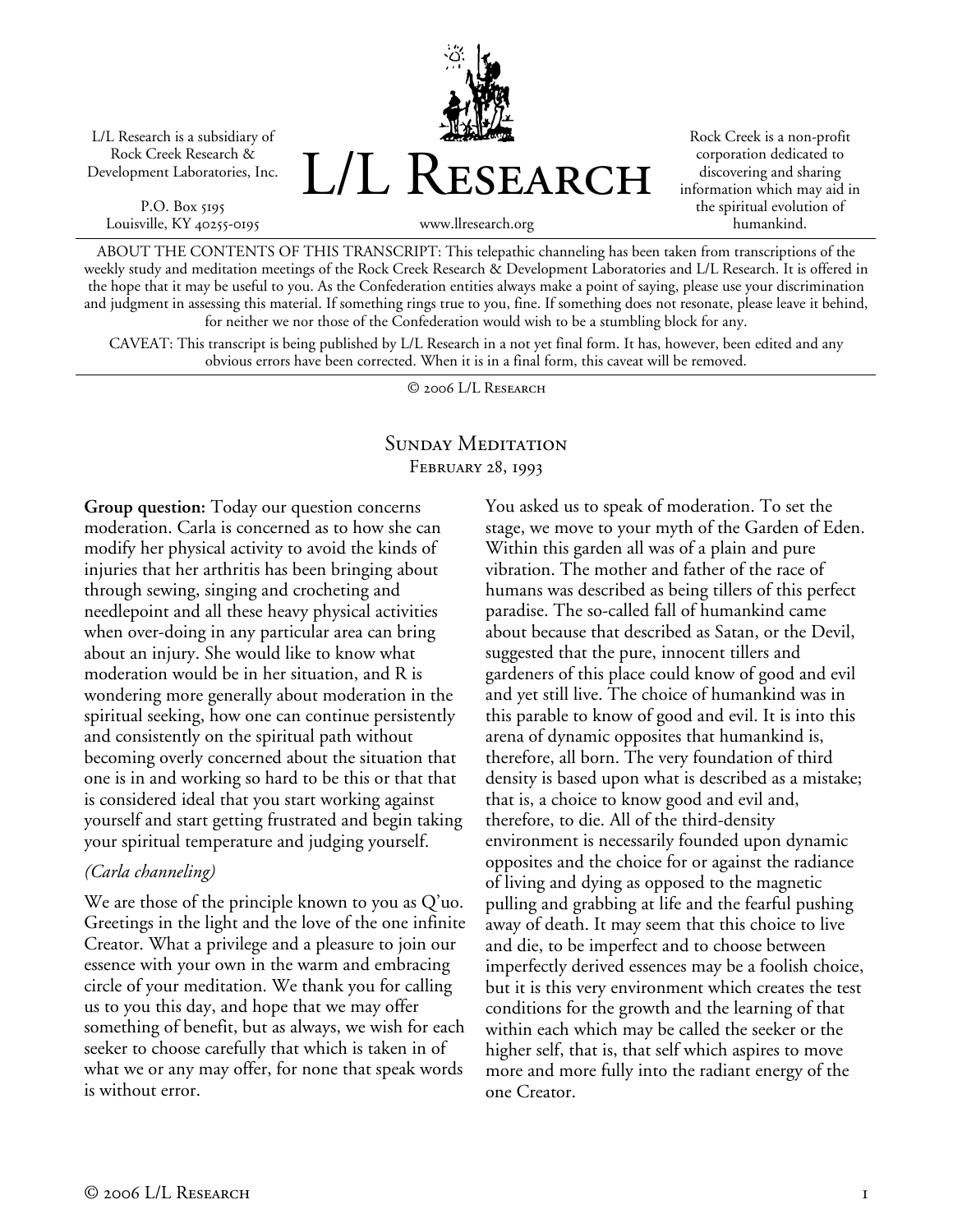This first pair, then, were immoderate, and the spiritual journey as well as physical, mental and emotional journeys of humankind may be seen to yield the greater fruits to those which seem immoderate. Examine, if you will, each his own story within this incarnation. The most productive of the choices made can be seen in retrospect to be immoderate, full of passion, and deeply, strongly felt. So our first point is that the essence of third density is dynamic balance between two extremes, and progress upon the seeker's path is aided by immoderate, full-hearted action moving towards choices which polarize the seeker's heart towards reaching out for the light and being a transparent conduit for that love and light that is the Creator.

This being said, we move to the examination of what virtue moderation might have. Perhaps we could define moderation as that activity within which there is expressed an awareness of the limitations which pertain to the sort of moderate activity being sought. If an entity, for instance, is very, very strong a moderate exercise might be the careful, evenly paced climb to a great height of one of your mountains. Moderation, to one physically limited, might be walking for a short length of time. The mountain climber and the ambler through a field or two have nothing in common about their rightness. Moderation, then, is a subjective thing. Similarly, moderate activity for one of extreme intelligence or creativity might completely ruin the mental abilities of one whose resources are limited, and that which would be moderate to the latter would be starvation for the former.

Perhaps you may see the same as being so of emotional and spiritual capacities. Moderation being always subjective, judged only by one entity which is in command of the knowledge of itself, its native capacities and its rate of enlargement or learning or development. Addressing the specific query of the one known as Carla, we point out that the activities which have been obviously immoderate for this entity are not, in and of themselves, immoderate. For one of perfect health, these activities would barely be noticed and would not be more than just and moderate.

When entities are self-destructively immoderate what seems lacking may be the willingness to accept and use the accurate evaluation of the limits of one's capacity. It is this inaccuracy with regard to the self

which sets the stage for those discomforts which come from having done so far too much of an activity that the abilities of the self are not only stretched but broken. The result of this lack of accurate evaluation of the self, then, is a further limiting of that particular capacity, thus requiring a new accurate evaluation of capacity. Failure to be accurate in the self-estimate causes the cycle of being able to do less and less. Finally, at some point, the seeker is forced to reckon with the failure to be an accurate assessor of the limits of capacity.

Looking with these eyes at the spiritual life we may see that the seeker's goal, then, is not to press so far beyond the bounds of the present ability, but rather to move to the limit of what the instrument which has been given to the seeker in this incarnation can bear without injury. Thusly, the one who moves persistently, taking the small but frequent steps towards enlarging the spiritual capacity is that entity whose heed of moderation has allowed it to continue slowly but surely to press the envelop of personal limitation so that there is a maximal movement towards more and more discernment, compassion and transparency which allows the radiant energy of the One to flow most freely.

Now why would entities wish to abandon accurate sense perceptions? Why would entities reject their own situations? Why is there intoxication, that is, great immoderation resulting in lack of function? The reason for this, basically, is that always that which may be termed the Devil or the negative principle delights in suggesting to the seeker that one can do that which one wishes as much as one may fantasize, even if it be forbidden, for this will not kill; this will aid in greater expansion, in greater expansion of living. This temptation moves deeply within the sea of consciousness of each. It is the energy of spiritual greed. And it says to the conscious self, "Eat of this. You will not die." And so those who heed this siren call do the equivalent of getting in one of your automobiles, moving the gas pedal to the floor, and when hitting that curve or that cliff or that rock which cannot be maneuvered around, the crash does kill, and there is an overwhelming sense of loss.

We suggest that it is well, then, to heed [the] estimate of one's own abilities, neither puffing them up nor underestimating them. One last thought. There is one avenue in which moderation is not